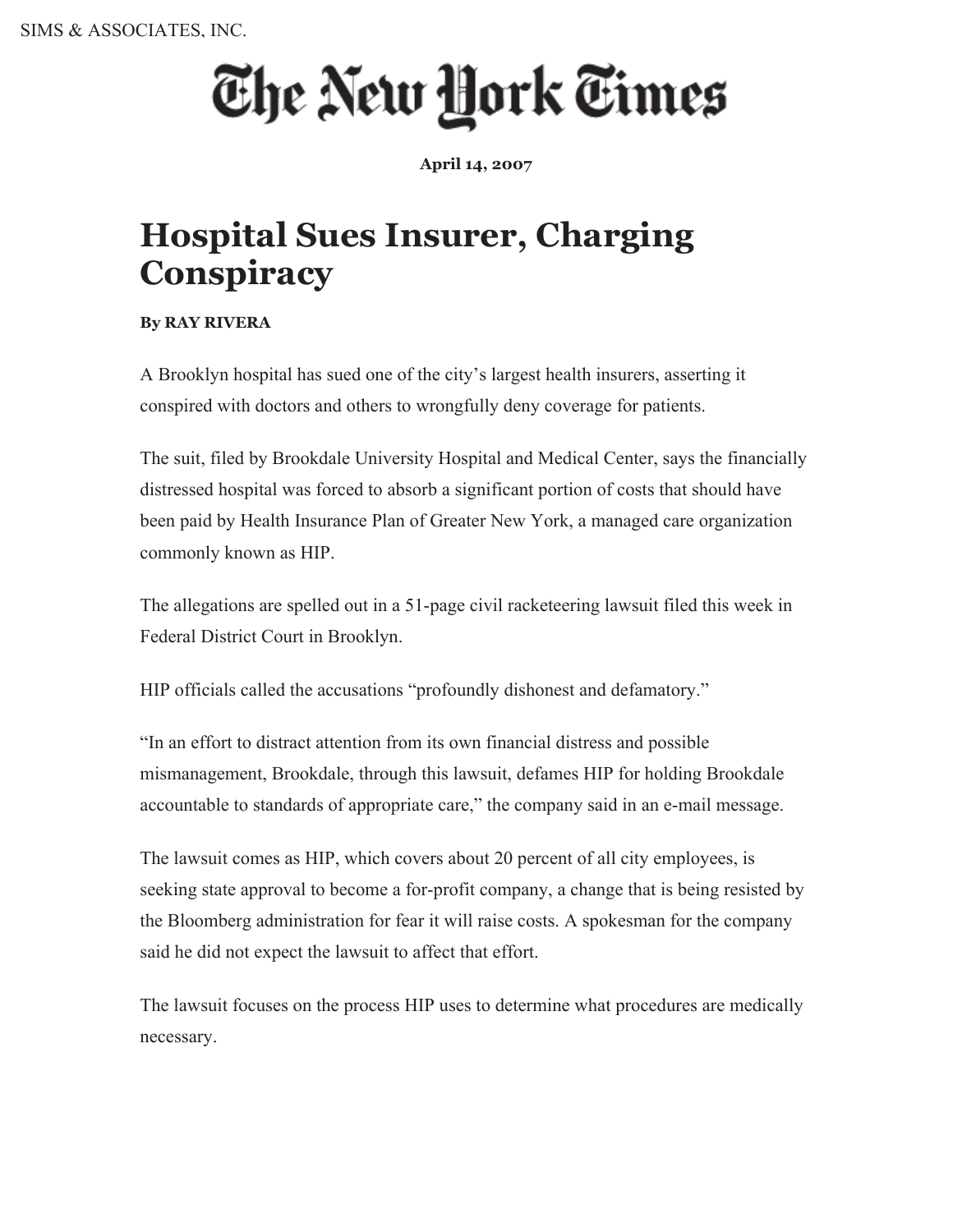Known as utilization review, that process requires that denials of coverage be approved by a physician who specializes in the treatment. The Brookdale lawsuit says HIP's denials often relied on inappropriate medical rationales that could not have been made by physicians. The lawsuit also says physicians' signatures on these denials were electronically produced and were never original.

In one example, the Brookdale lawsuit says a woman admitted in October 2006 for a malignant brain tumor was denied coverage for eight days of treatment based on standards used for treating infectious disease.

"Some of these were so off the wall that they couldn't have been reviewed by physicians," said David P. Rosen, president and chief executive of Brookdale and its parent company, MediSys Health Network.

The hospital lawsuit contends that at least three other companies that worked with the hospital received financial incentives to assist HIP in denying coverage. Two of the companies, Central Brooklyn Medical Group, a physicians' group that referred patients to Brookdale, and HealthCare Partners, which performed utilization reviews for some HIP members, declined to comment until they could review the lawsuit.

A third company, Cogent Healthcare, which placed doctors and nurses at the hospital, denied the allegations.

"Cogent's nurses and care team are in place at Brookdale only to monitor and improve the delivery of quality patient care," the company said in a statement. "All reimbursement decisions are handled exclusively by Brookdale and HIP."

Cogent said its doctors and nurses played no role in the financial aspects of patient care. But the lawsuit says Brookdale has documents showing that Cogent nurses instructed HIP to deny payment for part of some patients' hospital stays and that HIP commended the nurses for providing other information that helped it make coverage decisions.